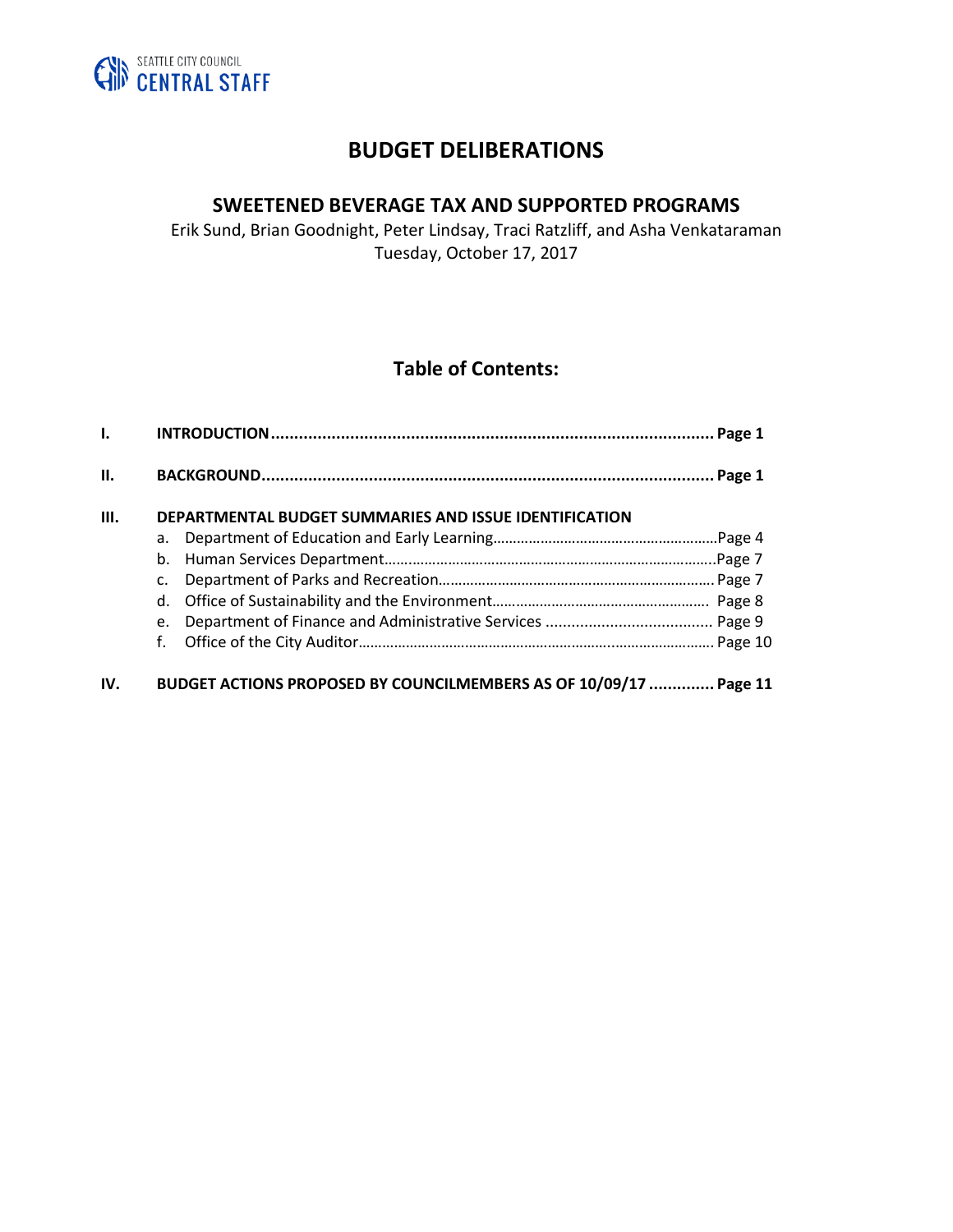## **I. INTRODUCTION:**

This memo discusses the background of the Sweetened Beverage Tax (SBT) established by the Council earlier this year and the proposed allocation of funds across a range of programs and departments in the Proposed 2018 Budget. It also discusses a number of issues with the programming of SBT revenues and highlights several Councilmembers' proposals for the use of these funds

### **II. BACKGROUND:**

Beginning January 1, 2018, a new tax on the distribution of sugar-sweetened beverages (Sweetened Beverage Tax or SBT) will be collected. The tax, established under [Ordinance 125324,](https://seattle.legistar.com/LegislationDetail.aspx?ID=3034243&GUID=E03CE985-3AC8-4A3F-81AF-B6E43CEE6C90&Options=Advanced&Search=) will generally be \$0.0175 per fluid ounce of beverage distributed. Beverages distributed in concentrated form (syrups or powders) will be taxed based on the amount of the "end-product" expected to be made. There is a lower tax rate of \$0.0100 per fluid ounce to be applied to the distribution of sweetened beverages produced by a manufacturer certified by the Director of Finance to have had annual gross receipts (business income) of between \$2M and \$5M. Beverages certified to have been produced by a manufacturer with annual gross receipts of \$2M or less may be deducted from the volume of product to be taxed. In addition, the following are not subject to the tax:

- Beverages in which the primary ingredient is natural milk or the two primary ingredients water and either grains, nuts, legumes, or seeds;
- Medical beverages;
- Liquid sold for weight loss purposes;
- Infant or baby formula;
- Alcoholic beverages;
- 100 percent natural fruit or vegetable juice without added sweeteners;
- A concentrate that a consumer mixes with other ingredients to create a beverage;
- A beverage containing fewer than 40 calories per 12 ounces; and
- Sweetened medication, such as cough syrup.

The SBT is expected to raise approximately \$14,816,000 in 2018. The ordinance dedicates the revenues to specific purposes. First, for the first five years that the tax is collected (2018 - 2022) 20 percent of the net proceeds is dedicated to the following one-time or limited-duration expenditures:

- 1. One-time costs necessary to enable the Department of Finance and Administration (FAS) to administer the tax, such as computer systems;
- 2. Up to \$5M in total as a one-time contribution to an endowment for the Seattle Colleges' 13th Year Promise Scholarship program;
- 3. Up to \$1.5M in total for job retraining and placement programs for workers adversely impacted by the tax; and
- 4. Funding to construct or enhance classroom facilities for use by the Seattle Preschool Program.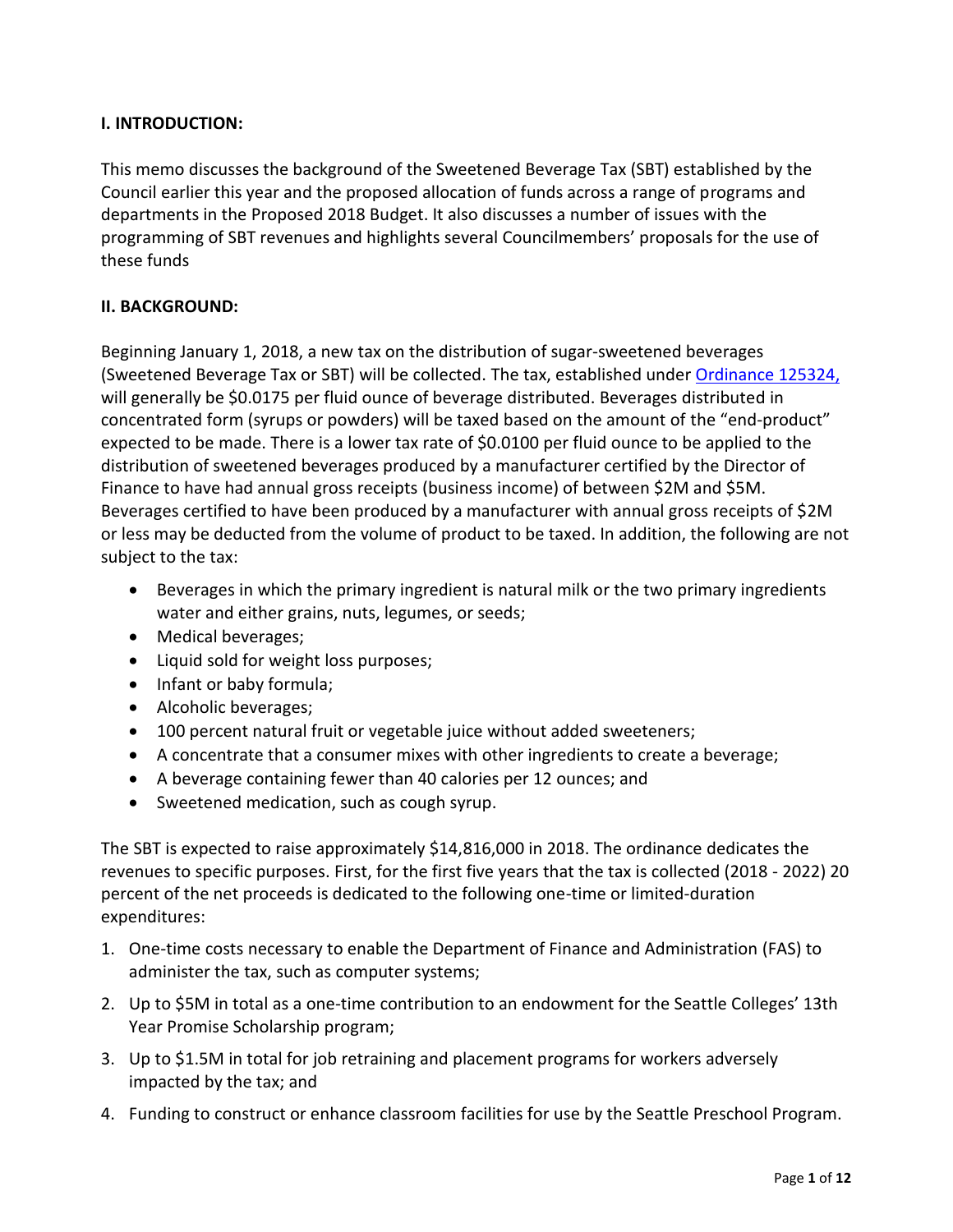The remainder of the proceeds from the SBT are limited to use in support of and in order of priority, as follows:

- 1. Expanding access to healthy and affordable food, closing the food security gap, and promoting health food choices through programs such as:
	- a. Community-based investments to expand food access, such as food banks and meal programs;
	- b. Fresh Bucks and Fresh Bucks to Go;
	- c. Implementation of the Seattle Food Action Plan;
	- d. Public health and nutrition programs targeted to assist persons experiencing diabetes and obesity;
	- e. Public awareness campaigns to highlight the impact of sugar-sweetened beverages on health outcomes and increase education about healthy food and beverages; and
	- f. Capital investments to promote healthy choices, such as water bottle filling stations in schools and community centers.
- 2. Supporting evidence-based programs that improve the social, emotional, educational, and physical and mental health for children, especially those services that seek to reduce the disparities in outcomes for children and families based on race, gender, or other socioeconomic factors and to prepare children for a strong and fair start in kindergarten.
- 3. Administration of assessing and collecting the tax.
- 4. Ensuring resources for the Office of Sustainability and the Environment (OSE) and the Sweetened Beverage Tax Community Advisory Board (more about this below).
- 5. The cost of evaluations by the Office of the City Auditor (OCA) of SBT-funded programs, including health outcomes, and the economic impacts of the tax.

The legislation that created the SBT also established a Sweetened Beverage Tax Community Advisory Board (CAB) to advise and make recommendations to the Mayor and City Council, including funding recommendations across the range of permitted programs. The CAB is directed to publish an annual report summarizing tax collection efforts, programs funded to date, and any completed studies evaluating the tax or program funded by it, as well as stating its recommendations for the allocation of SBT revenues to programs. The legislation is silent on the matter of whether the CAB must issue a report in 2017 and CAB is not yet fully appointed.

The programming of expected SBT revenues in the Proposed 2018 Budget was therefore not developed with the CAB. Instead, the proposed budget appropriates SBT revenues in four portions:

- 1. \$2,963,885 of one-time funding appropriated (from the 20 percent designated for 5 years) for job retraining, 13<sup>th</sup> Year, and FAS administrative costs associated with the collection of the SBT;
- 2. \$4,956,320 of ongoing funds appropriated directly to a range of food access programs in OSE,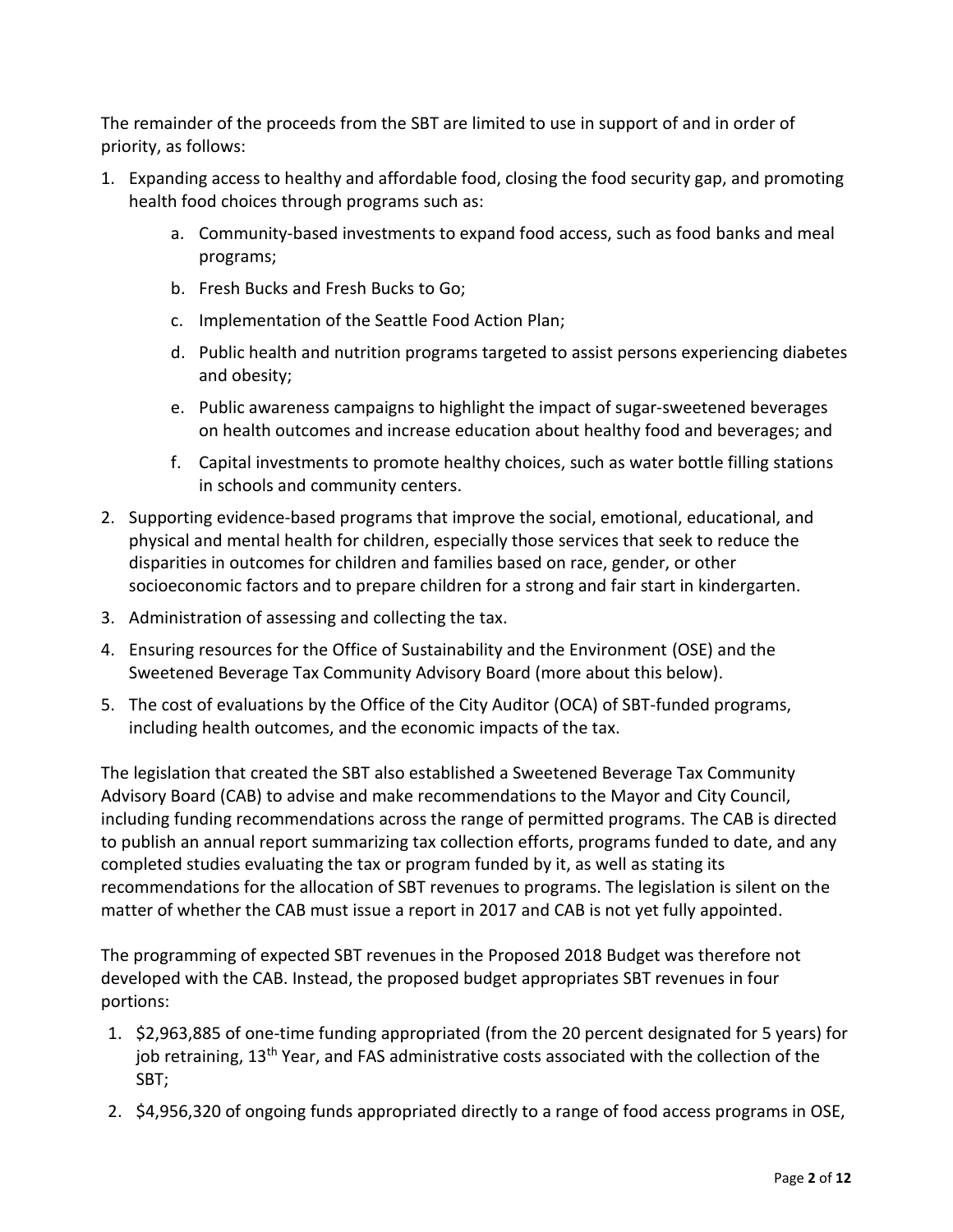education and mentoring programs in DEEL and Parks, tax administration in FAS, and evaluation in the Auditor's Office;

- 3. \$4,120,639 appropriated for HSD food access programs and Department of Education and Early Learning (DEEL) early learning programs, subject to a proviso prohibiting expenditures until the CAB has filed its recommendations; and
- 4. \$2,775,156 as a reserve in Finance General and available for appropriation at a later date.

The allocation of the \$14,816,000 of total forecast SBT revenues by program area in the 2018 proposed budget is summarized in Table 1.

| <b>Area of Expenditure</b>              | One-Time    | <b>Ongoing</b> | Total        |
|-----------------------------------------|-------------|----------------|--------------|
| <b>Administration (FAS)</b>             | \$1,082,000 | \$179,711      | \$1,261,711  |
| Job Retraining Reserve (Installment)    | \$500,000   |                | \$500,000    |
| Program Evaluations (Auditor)*          |             | \$500,000      | \$500,000    |
| <b>Subtotal - Administration</b>        | \$1,582,000 | \$679,711      | \$2,261,711  |
| Early Learning Programs (DEEL; Proviso) |             | \$2,735,000    | \$2,735,000  |
| 13th Year (installment) (DEEL)          | \$1,381,885 |                | \$1,381,885  |
| K-12 Programs (DEEL)                    |             | \$1,004,500    | \$1,004,500  |
| Our Best (DEEL)                         |             | \$189,000      | \$189,000    |
| Parent-Child Home Program (DEEL)        |             | \$525,000      | \$525,000    |
| My Brother's Keeper (Parks)             |             | \$153,750      | \$153,750    |
| <b>Subtotal - Education Programs</b>    | \$1,381,885 | \$4,607,250    | \$5,989,135  |
| Fresh Bucks, Food Action Plan (OSE)     |             | \$2,404,359    | \$2,404,359  |
| Food Access (HSD; Proviso)              |             | \$1,385,639    | \$1,385,639  |
| <b>Subtotal - Food Programs</b>         |             | \$3,789,998    | \$3,789,998  |
| TBD - for Community Advisory Board      |             | \$2,775,156    | \$2,775,156  |
| <b>Subtotal - TBD</b>                   |             | \$2,775,156    | \$2,775,156  |
| <b>Total</b>                            | \$2,963,885 | \$11,852,115   | \$14,816,000 |

*Table 1: Programming of Sweetened Beverage Revenues in Proposed 2018 Budget:*

*Note: \$480,000 of this allocation to the Auditor was provided in 2017 via an interfund loan to be repaid from 2018 SBT collections. Further details about programs funded in each department are included in the following section.*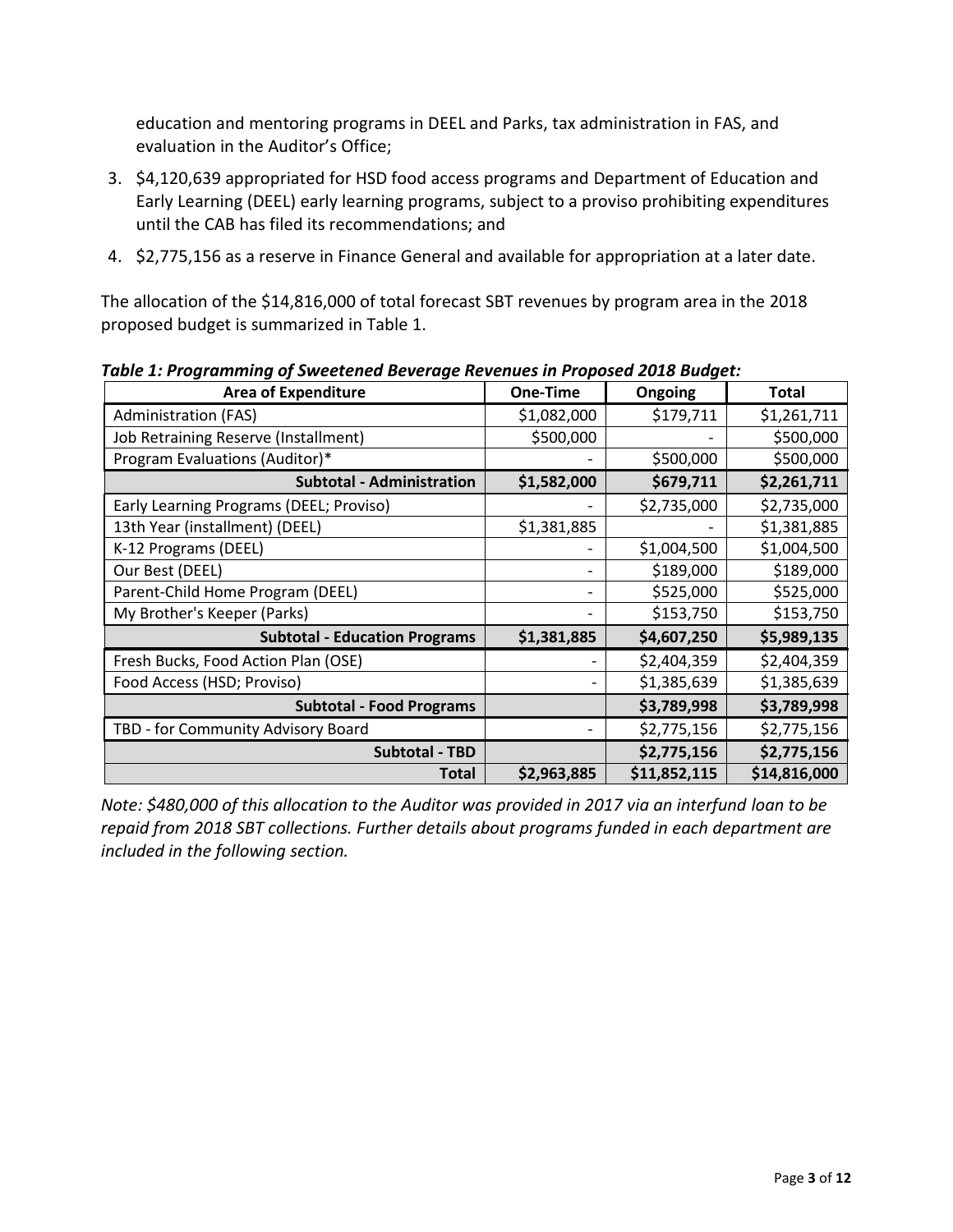# **III. DEPARTMENTAL BUDGET SUMMARIES AND ISSUE IDENTIFICATION:**

# **A. DEPARTMENT OF EDUCATION AND EARLY LEARNING (Brian Goodnight)**

In the 2018 Proposed Budget, the Department of Education and Early Learning's (DEEL) budget contains approximately \$5.8M of funding from Sweetened Beverage Tax (SBT) proceeds. Most of the funding is used to continue programs and investments started in 2017 with one-time funding provided by the General Subfund (GSF). The programs proposed to be funded with SBT proceeds are:

- 1. \$102,500 for Summer Melt Summer Melt programs are intended to improve post-secondary college enrollment for youth from low-income families. As many as one in five high school graduates who gain college admission fail to enroll the fall after graduation. This program offers college-intending graduates with 2-3 hours of summer support to aid them in completing crucial steps in the enrollment process. The 2017 Adopted Budget contained \$100,000 in GSF to begin the program, but the department encountered difficulties in setting up the program in time for students in the summer of 2017. The funding in the proposed budget would launch the program in 2018 and is expected to serve approximately 500 students.
- 2. \$189,000 for Our Best Initiative Mentoring Campaign The 1st Quarter 2017 Supplemental budget ordinance included \$300,000 in GSF to launch a pilot mentoring campaign as a component of the City's Our Best Initiative. The Our Best Initiative focuses on improving the life outcomes for young Black men, working across City departments and with community partners in the areas of education, employment, health, safety, and positive relationships. The goal of the mentoring campaign is to double the number of Black men mentoring young Black men and boys through formal mentoring programs. To accomplish this goal, the department contracted with the Seattle Cares Mentoring Movement (SCMM) to recruit, train, and refer Black male mentors to both City-funded and non-City-funded mentoring agencies.

DEEL expects to spend roughly two-thirds of the supplemental appropriation on the SCMM contract in 2017. To fund the contract in 2018, the department will use the unspent funds from 2017 and has requested \$189,000 in SBT proceeds. In addition, the proposed budget uses \$181,000 from DEEL's operating fund balance to pay for a Strategic Advisor 3 position that oversees the initiative. This employee was previously housed in the Mayor's Office, but will be moving to a newly created position in DEEL in 2018.

3. \$440,750 for Innovation High School – The 2017 Adopted Budget included \$430,000 in GSF to pilot an innovation model at one high school, based on the Families and Education Levy middle school innovation program. Innovation investments focus on a "whole student" approach that addresses academic skills, social emotional development, health, and family engagement. Through a competitive process open to schools that currently receive Levy funds, Cleveland High School was selected. Cleveland is using the 2017 funding during the 2017-2018 school year to implement strategies to reduce disciplinary actions, improve attendance, adopt more rigorous and culturally relevant curricula, and improve college and career planning. The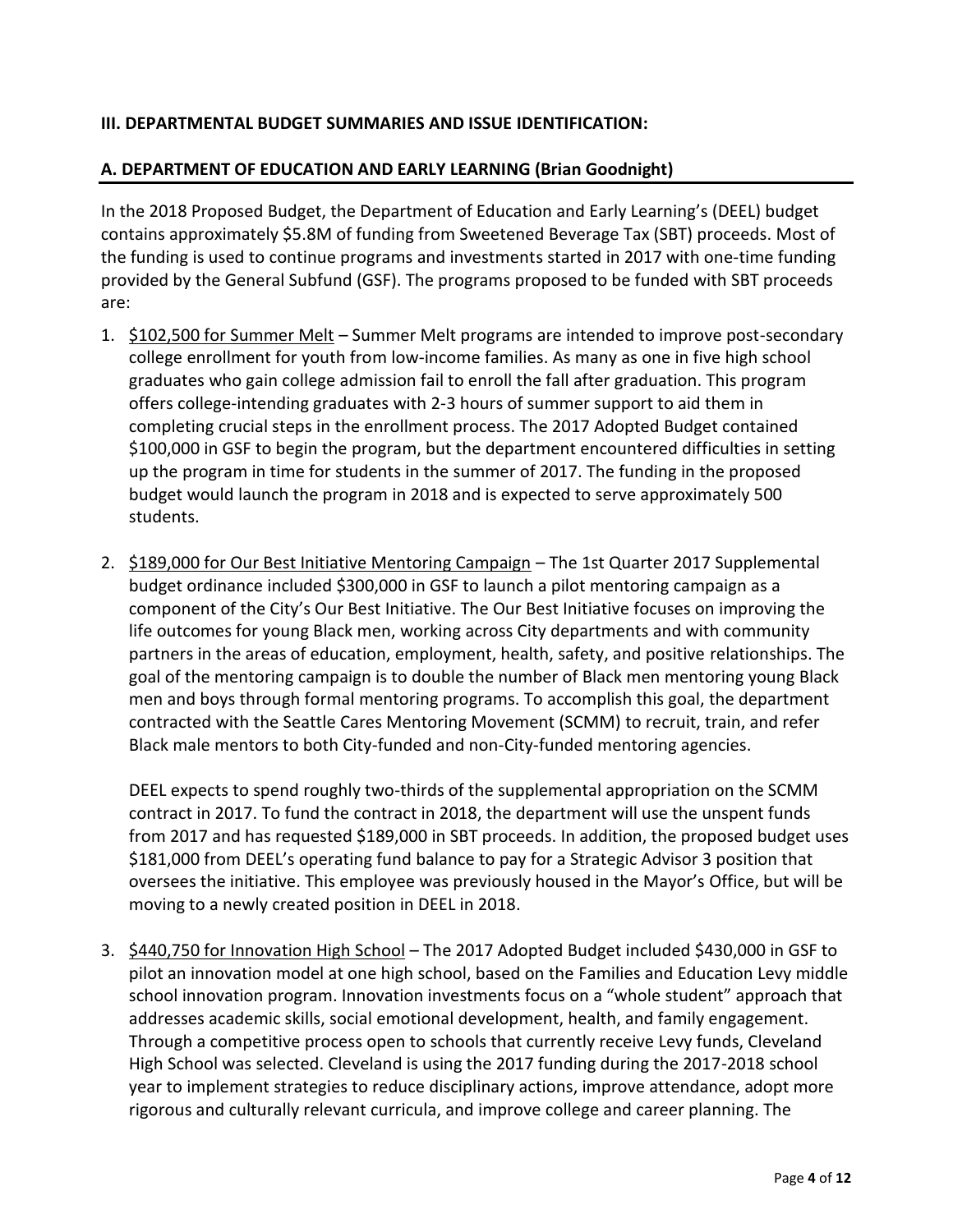funding included in the proposed budget would continue these investments through the 2018- 2019 school year.

- 4. \$461,250 for Culturally Specific Summer Learning This funding would continue a program started in 2017 to provide high-quality, culturally specific summer learning slots in qualifying programs. In 2017, the culturally specific summer learning program Request for Investments received responses that requested funds well in excess of the \$340,000 of funding originally advertised. The \$340,000 of GSF was subsequently augmented with \$110,000 of funding from the Families and Education Levy, for a total program amount of \$450,000. The Levy also provides funding every year for summer learning programs for students that are behind grade level, are not proficient in math and reading, or are English language learners. The culturally specific summer learning slots are available to students regardless of their academic status, and are prioritized for African-American/Black students and other students of color.
- 5. \$525,000 for Parent-Child Home Program The Parent-Child Home Program (PCHP) is an evidence-based two-year home visitation literacy program for two- and three-year-old children that is administered by United Way of King County. The City has historically provided funding for PCHP through the Families and Education Levy. In 2016, the City invested approximately \$556,000 to support the participation of 160 children, which funded about 83 percent of the total cost of participation, with the rest coming from United Way.

In 2017, United Way began ramping down its support of PCHP and the City started covering the entire cost for each child enrolled (about \$4,300 per child per year). The 2017 Adopted Budget provided \$500,000 of GSF in addition to the planned Levy contribution of \$574,354, and with those funds the City was able to support 251 children in the program.

The 2018 Proposed Budget maintains the City's support of 251 children with \$588,139 in Levy funding and \$525,000 of SBT proceeds. The SBT proceeds are intended to replace the 2017 GSF contribution and, of this amount, \$25,000 would be used to help fund a regional coordinator position that supports PCHP throughout the entire state. In total, through a funding partnership with King County Best Starts for Kids and United Way, PCHP is expected to serve close to 590 Seattle children in 2018.

6. \$1,381,885 for 13th Year Promise Scholarship Program – The 13th Year Promise Scholarship program provides all graduating seniors from Cleveland, Chief Sealth International, Rainier Beach, and West Seattle high schools with one year of free in-state tuition at South Seattle College. The program also offers students a variety of workshops during their senior year to prepare for college enrollment and to improve math and English skills if necessary. In the 2017 Adopted Budget, Council added \$750,000 in GSF funding to expand the program's reach by funding non-tuition components of the program. The same level of funding (\$750,000 GSF) was included in the 2018 Endorsed Budget, and remains in the 2018 Proposed Budget.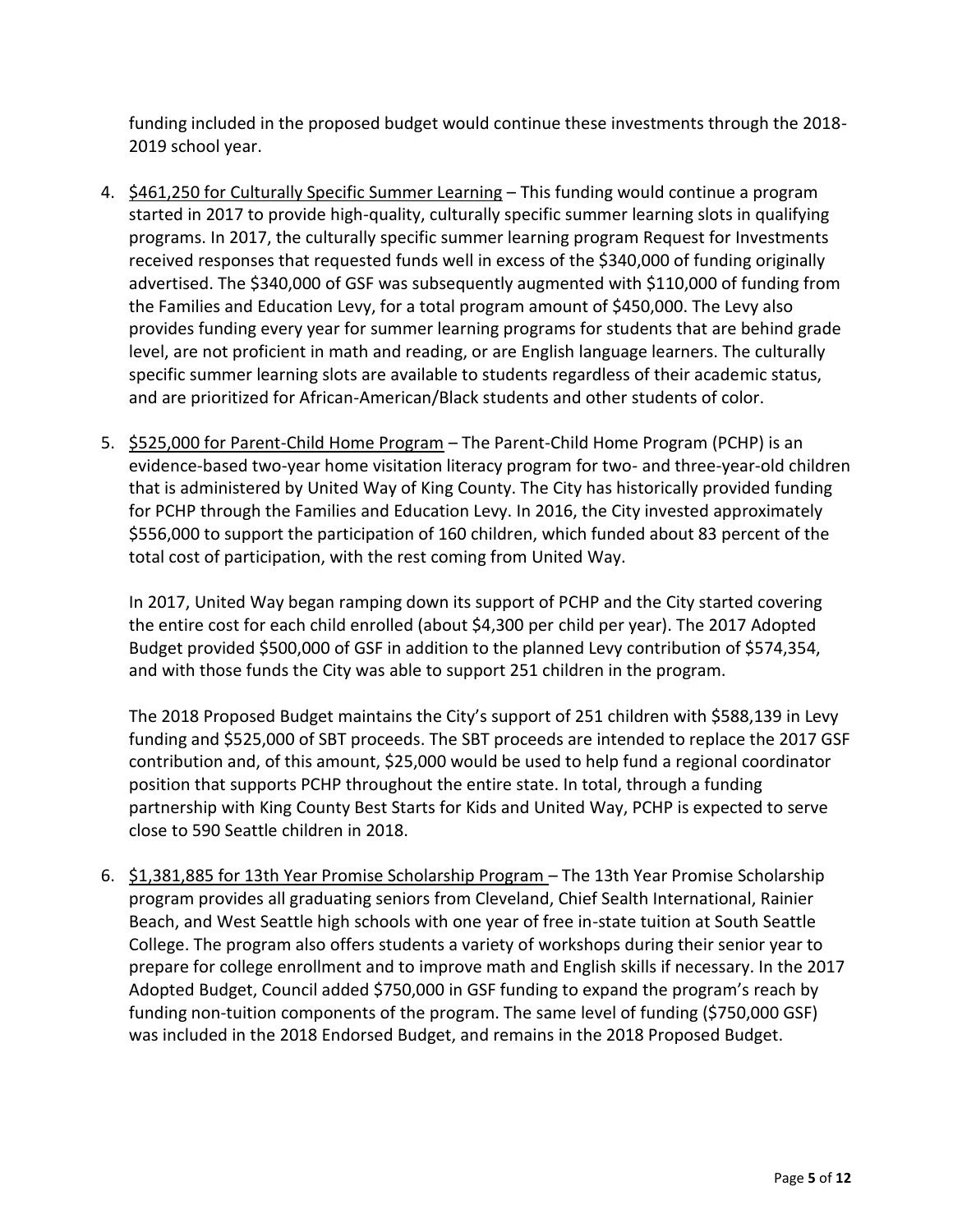The 2018 Proposed Budget also provides \$1,381,885 of SBT proceeds as part of a multi-year effort to create a \$5M endowment for the program. The department is currently in conversations with Seattle Colleges about this proposed endowment funding and how the funding will be used.

7. \$2,735,000 and 7.0 FTE for Birth–Age 5 Child Care Providers – This proposed SBT funding would be used to provide new and expanded services for child care providers serving children from birth to age five. The proposal is based on recommendations contained in the Seattle Education Action Plan, which was adopted by Council in June 2017, and would primarily fund support services for family child care and birth-to-age-three child care providers, along with associated staffing increases. The department anticipates using the funds for the following activities:

Family Child Care (FCC) Program Support (\$662,000):

| • Nurse health support                   | \$218,000 |
|------------------------------------------|-----------|
| • HighScope curriculum provider training | \$200,000 |
| • FCC hub operational support            | \$160,000 |
| • PCHP program for FCC providers         | \$72,000  |
| • FCC advisory council                   | \$12,000  |
|                                          |           |

Comprehensive Support for Birth-to-Age-3 Child Care Providers (\$873,093):

| • Nurse health support                    | \$393,000 |
|-------------------------------------------|-----------|
| • Professional development opportunities  | \$310,000 |
| • Universal screening materials           | \$118,260 |
| • Professional development for DEEL staff | \$30,000  |
| • Coaching continuum                      | \$21,833  |

In addition to the activities and costs shown above, DEEL is also proposing to hire seven additional staff to implement, manage, and support this range of programs. The proposed staffing additions are:

- 1.0 FTE Birth–Age 5 Program Manager to manage and support early learning strategies and contracts;
- 3.0 FTE Early Education Specialists, Sr. to provide coaching for birth-to-age-3 providers;
- 1.0 FTE Grants and Contracts Specialist, Sr. to help handle the increased number of contracts stemming from new services;
- 1.0 FTE SBT Fund Manager to oversee DEEL's SBT program investments; and
- 1.0 FTE Training and Education Coordinator to develop and coordinate training and professional development for birth-to-age-three providers.

The 2018 Proposed Budget restricts the funding for this item with a proviso contained in Section 7 of the transmitted budget ordinance stating that the appropriations may not be spent until the Sweetened Beverage Tax Community Advisory Committee files its written recommendations.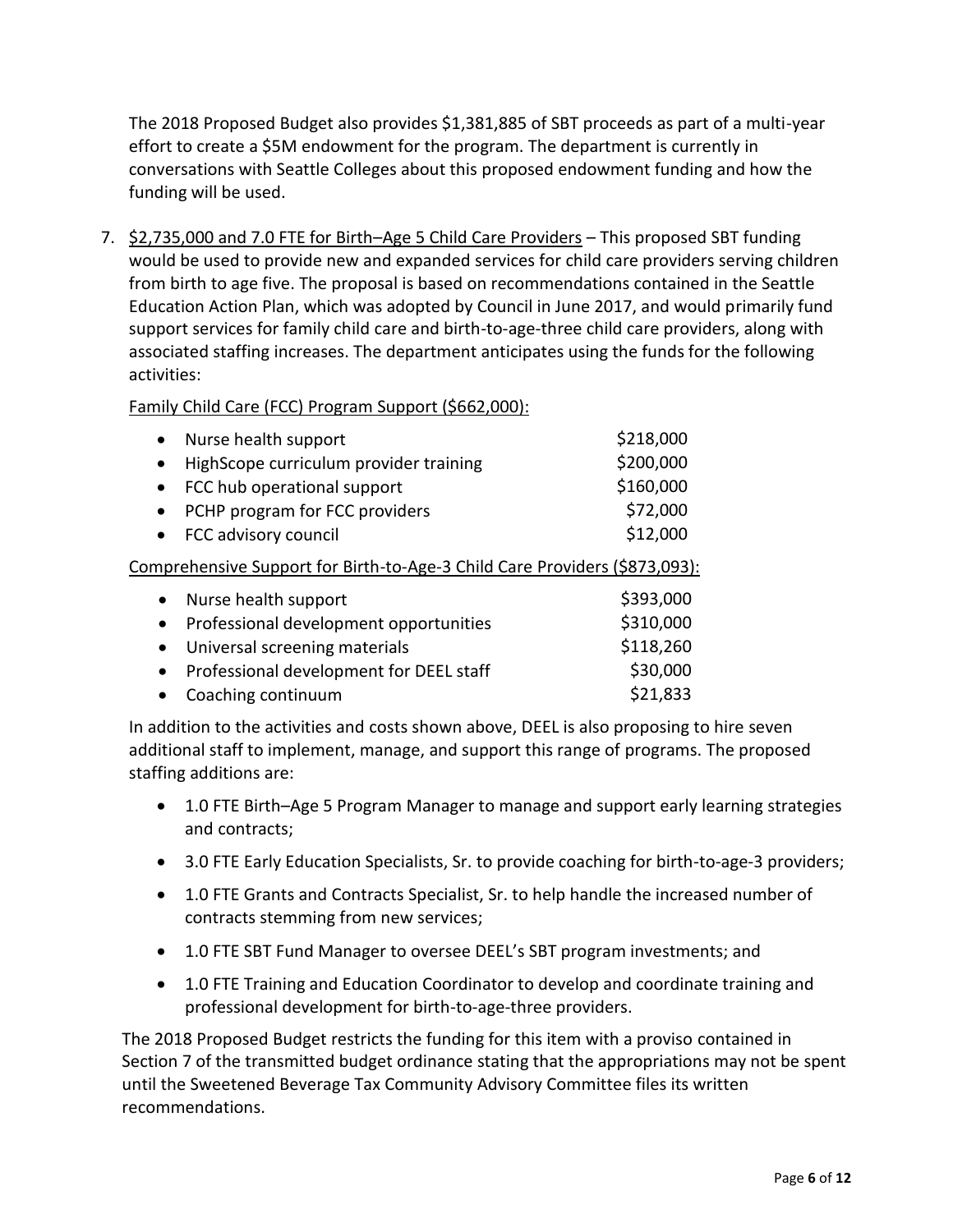## **B. HUMAN SERVICES DEPARTMENT (Asha Venkataraman)**

The 2018 Proposed Budget allocates \$1,385,639 of sweetened beverage tax expenditures to the Human Services Department (HSD). The funding is subject to proviso limiting expenditure solely for expanding access to healthy and affordable food, and may not be spent until the Sweetened Beverage Tax Community Advisory Committee (CAB) sends its recommendations to the Mayor and Council. Of the \$1.39M, the proposed budget appropriates funding to four different initiatives. First, \$423,576 is allocated to expansion of the Farm to Table program, a community partnership providing more affordable healthy food to programs serving low income children through stipends and training. \$129,984 covers a new Senior Grants and Contracts Specialist to manage existing and new contracts and increases to full-time a Planning and Development Specialist II to conduct research and align food access programs. \$255,568 will go to contracts, while the remaining \$38,024 will be spent on operating costs and overhead. The funding will extend service from 1,850 children to another 1,050 children.

Second, \$551,359 is allocated to expanding the Fresh Bucks to Go program, which distributes free or low-cost fresh bags of local fruits or vegetables every other week at pre-school programs serving low income families. \$102,933 will fund a new Senior Grants and Contracts Specialist manage existing and new contracts and integrate efforts into existing HSD programs. \$402,409 will go to contracts, while the remaining \$46,017 will fund operating costs and overhead. The funding will extend the current pilot to a year-round program and expand service from 700 to 1,400 participants.

Third, \$216,160 is allocated to expand food bank and meal expansion programs at existing locations and will be included in the 2019 Request for Proposals regarding food and meals. \$200,000 will fund contracts and the remaining \$16,160 will fund overhead costs. The funding will allow food banks and meal programs to expand service from \$126,095 individuals to an additional 1,100 participants.

Lastly, \$194,544 is allocated to the Out-of-School Time Nutrition program, which combines the Summer Food Service Program and the Afterschool Meals program to provide year-round food access to vulnerable children and youth while they are out of school. \$47,522 will cover the addition of a new Human Services coordinator to replace a temporary summer coordinator to do outreach, coordination, and monitoring for the program. \$127,093 will fund contracts, while the remaining \$19,929 will fund operating costs and overhead. The funding will provide 3,600 additional meals during the school year.

# **C. DEPARTMENT OF PARKS AND RECREATION (Traci Ratzliff)**

\$153,750 is included in the Department of Parks and Recreation's (DPR) 2018 proposed budget to continue funding of My Brother's Keeper Mentoring Program included in DPR's 2017 budget. This program serves African American/Black students currently not meeting standards on the state student assessment test. This program is operated by the DPR at five community learning centers (Aki Kurose, Denny, Mercer, McClure and Washington). The program was funded with GSF in 2017.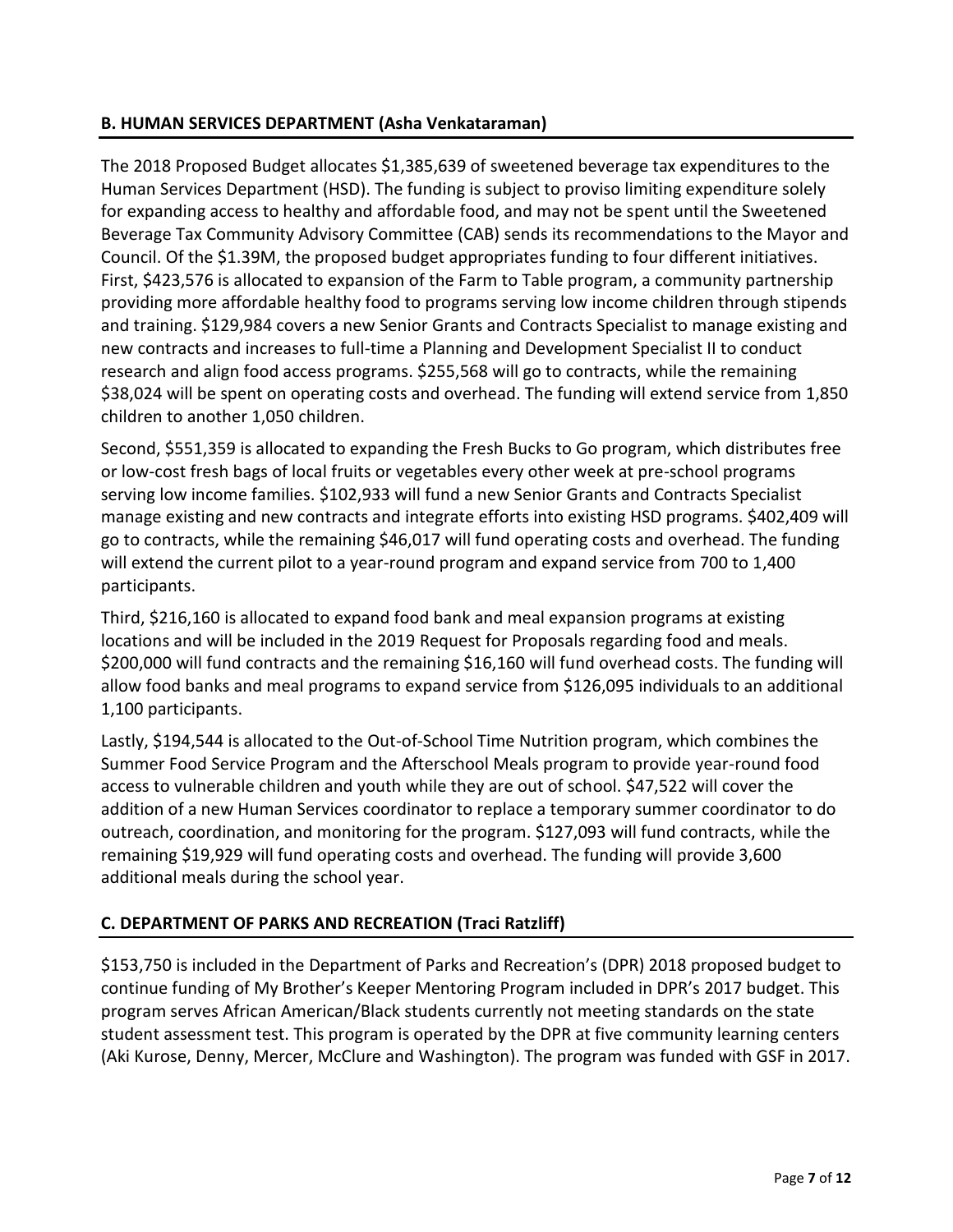# **D. OFFICE OF SUSTAINABILITY AND THE ENVIRONMENT (Peter Lindsay)**

# **2018 Fresh Bucks Spending**

Fresh Bucks program administered by the Office of Sustainability and the Environment (OSE) aims to provide low-income Seattle residents assistance purchasing healthy fruits and vegetables from Seattle-area farmer's markets. Seattle residents who qualify for state and federal food assistance (also known as SNAP) are eligible for program benefits that take the form of matching SNAP purchases with up to \$10 worth of fresh fruits and vegetables. About \$2.4M of new incremental additions to OSE's budget are related to expansion of the Fresh Bucks program and support to the Sweetened Beverage Tax Community Advisory Board provided by funds sourced from the City's SBT. Table 2 summarizes new City funding related solely to expansion of the Fresh Bucks program.

|                                                         | 2017      | 2018        | <b>Difference</b> |
|---------------------------------------------------------|-----------|-------------|-------------------|
| <b>Expenditure Categories</b>                           | Adopted*  | Proposed*   | $(B-A)$           |
|                                                         | (A)       | (B)         | (C)               |
| Fresh Bucks Benefits - SNAP participants                | \$352,000 | \$600,000   | \$248,000         |
| Fresh Bucks Benefits - non-SNAP participants "food gap" | \$0       | \$400,000   | \$400,000         |
| Staffing: Program management and grants admin.          | \$220,000 | \$945,788   | \$725,788         |
| Program Support, Outreach and Systems                   | \$229,000 | \$1,064,000 | \$840,000         |
| <b>One-time Facility Upgrades</b>                       | \$0       | \$151,000   | \$151,000         |
| <b>Totals</b>                                           | \$801,000 | \$3,080,778 | \$2,279,778       |
| <b>Total FTEs</b>                                       | 2         | 7           |                   |

#### *Table 2: Total 2018 Fresh Bucks Spending by Category*

\*These figures include grants, which are not appropriated in the Adopted or Proposed budgets.

OSE's proposed 2018 Proposed Budget increases total Fresh Bucks program expenditures by 285 percent, adding \$726,000 in new appropriations for five new FTEs and reclassifying two existing positions and \$648,000 in additional Fresh Bucks benefits. New spending will pay for increased benefits and new initiatives to expand Fresh Bucks participation by:

- increasing the number of retail locations where Fresh Bucks are accepted;
- expanding community-based outreach and promotion efforts;
- increasing the number of clinics and patients participating in Fresh Bucks RX—where health care providers provide a "prescription" that may be redeemed for benefits at participating farmer's markets and retail locations.
- map relevant city, state, and federal benefit and affordability programs in partnership; and
- develop eligibility criteria and techniques to expand Fresh Bucks for people in the food security gap.

One concern may be the rapid expansion of programmatic costs relative to the level of benefits provided to Seattle residents. The chart below compares the value of benefit expenditures and programmatic costs for the 2017 Adopted Budget and 2018 Proposed Budget.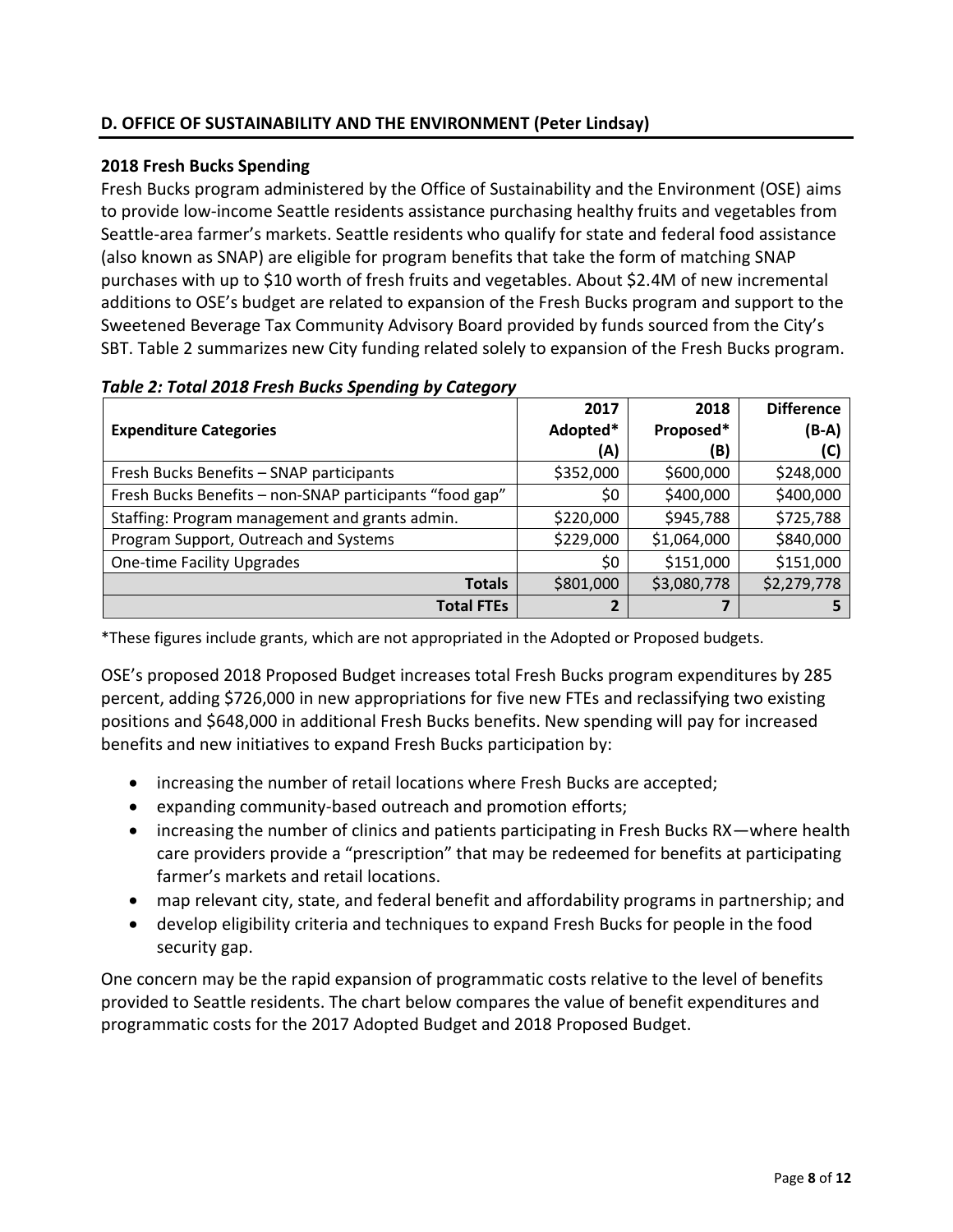

*Chart 1: 2017 & 2018 Fresh Bucks Benefits vs. Programmatic Costs*

Based on data provided by the Executive, the ratio of distributed benefits to total program expenditures was 43 percent in the 2017 Adopted Budget, whereas with the incremental adds included in the 2018 Proposed Budget the ratio of benefits to total expenditures was 33 percent. The 2018 Proposed programmatic costs also include \$250,000 of one-time activities expected to shift to direct benefits in 2019, resulting in a ratio of 41 percent. In 2018, OSE plans to distribute \$600,000 in SNAP-eligible Fresh Buck program benefits through new and existing channels and distribute \$400,000 of SBT funded benefits for SNAP-ineligible residents within the "food security gap." OSE does not currently manage a healthy food program aimed at SNAP-ineligible residents and the Proposed Budget includes \$150,000 for consultant support to help define a new benefit redemption system and \$170,000 for data management system resources to implement the "food security gap" program. Timing for completion of the consultant work is unknown and may influence OSE's ability to distribute benefits related to the "food security gap."

# **E. DEPARTMENT OF FINANCE AND ADMINISTRATIVE SERVICES (Erik Sund)**

The SBT will be administered by the City Finance Division within FAS, which oversees collection of the City's other business taxes and fees, such as the Business License Tax, more commonly known as the Business & Occupation Tax. In addition to \$1,082,000 provided to reimburse FAS for onetime costs for modify and deploy computer system needed for the collection of the tax, the Proposed 2018 budget includes \$179,111 of ongoing funding to maintain a Management Systems Analyst position and related expenses required to administer the tax. Both the systems funding and the employment position were originally authorized in the 2<sup>nd</sup> quarter supplemental budget ordinance [\(Ordinance 125383\)](https://seattle.legistar.com/LegislationDetail.aspx?ID=3098927&GUID=14C90A60-2620-4F21-8BC9-A657A4D3C3C2&Options=Advanced&Search=).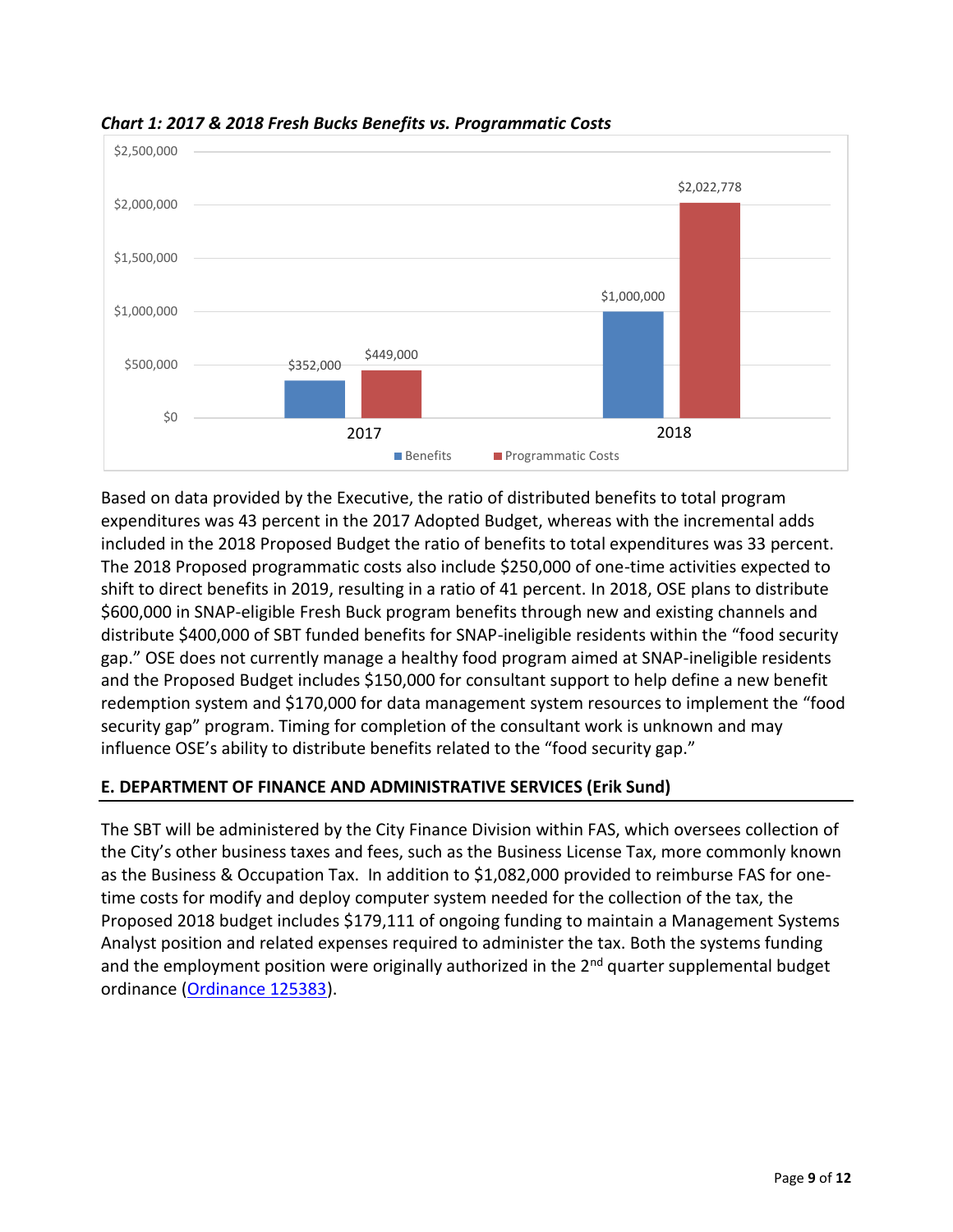## **Issue Identification:**

### **1. Rapid Program Expansion and Future Funding Risks**

Since inception, OSE has relied upon federal and local grant funding matched by the City's General Fund or through in-kind contributions from program partners to partially pay for the Fresh Bucks program. The federal Food Insecurity Nutrition Incentive (FINI) grant program supports projects like Fresh Bucks to increase healthy food choices for SNAP participants. Without re-authorization by Congress or a new federal Farm Bill, funding for the FINI grant program is scheduled to end in March 2019. In the context of SBT revenues that may diminish over time and a decrease in federal funding will require that the Fresh Bucks program become more dependent on Sweetened Beverage Tax revenue. Given the scale of the proposed changes to OSE's appropriations in the context of balancing multiple priorities when passing a budget, Council may want to consider a phased approach—adding some incremental funding to allow for greater definition of new programs, technology purchases and new channels for participation—to program appropriations recognizing that there is substantive work in OSE to determine parameters for Fresh Bucks expansion prior to the distribution of benefits.

**Options** (options are mutually exclusive):

- A. No Change -- Pass the 2018 Proposed Budget as transmitted to Council;
- B. Scale investments related to the "food security gap" program including proposed FTEs and funding for \$400,000 in benefits proposed for distribution in 2018 to the planned completion date of OSE's program design study and reduce appropriations accordingly; or
- C. Proviso appropriations related to the distribution of "food security gap" benefits until completion of the program design study and a transmittal of a written report describing findings of the study and proposed implementation plan for the SNAP-ineligible portions of the Fresh Bucks program.

# **F. OFFICE OF THE CITY AUDITOR (Bob Morgan, Erik Sund)**

The ordinance establishing the SBT requires the Office of City Auditor (OCA) contract with academic researchers to complete an annual evaluation of the effects of the tax, including:

- 1. Economic outcomes, such as household food expenditures, beverage prices, employment levels, and store revenues;
- 2. Health behaviors, such as consumption habits;
- 3. Intermediate health outcomes;
- 4. Identification and assessment of food deserts in the city; and
- 5. The effectiveness and efficiency of foodbank networks in the city.

The evaluation is to be developed in collaboration with the CAB is to use data collected specifically for its purposes. The ordinance further directs that a minimum of \$500,000 of per year for the first five years beginning with the date of adoption of the ordinance, shall be dedicated to the evaluation.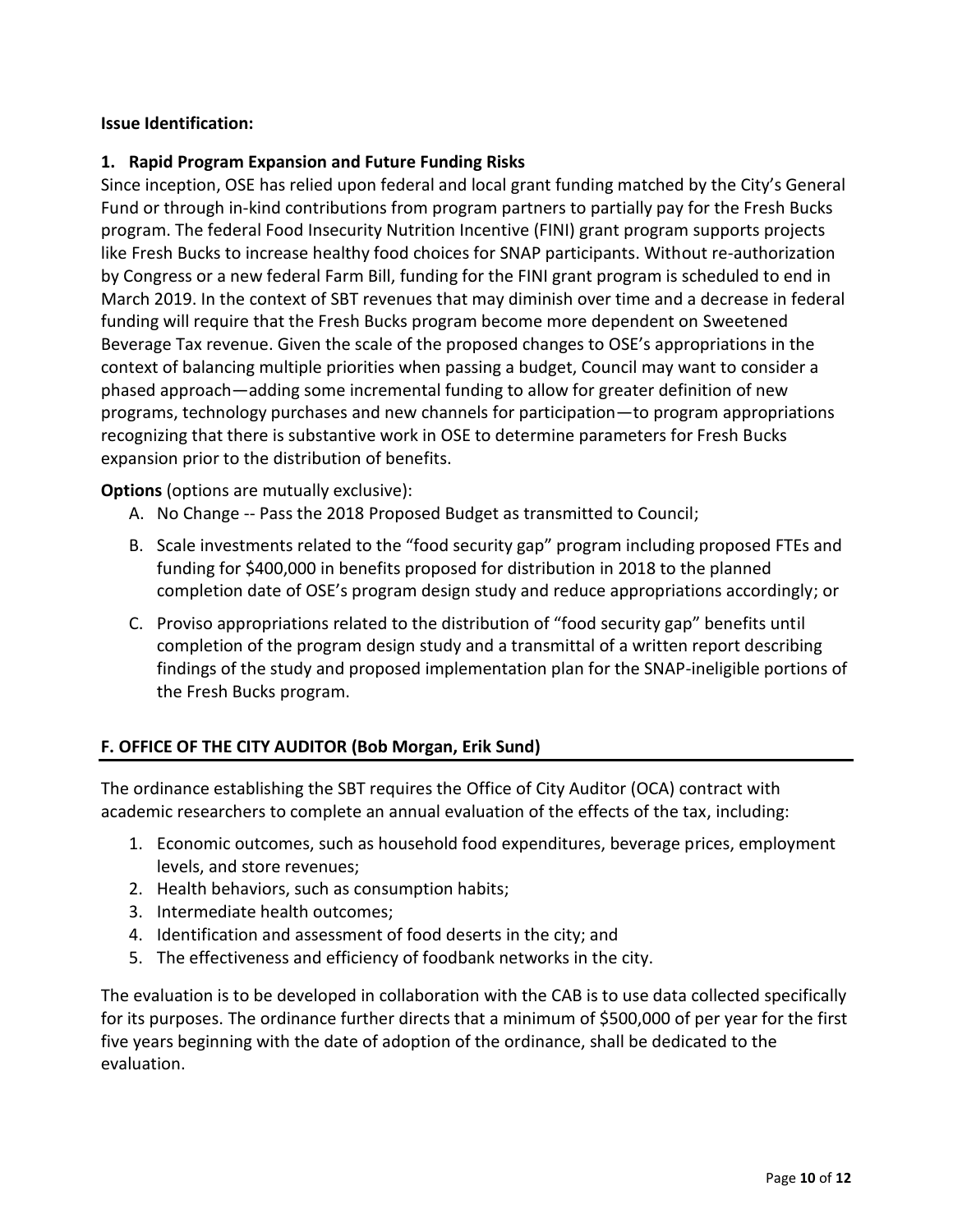## **Issue Identification:**

### **1. SBT Evaluation**

The 2<sup>nd</sup> quarter supplemental budget ordinance of 2017 [\(Ordinance 125383\)](https://seattle.legistar.com/LegislationDetail.aspx?ID=3098927&GUID=14C90A60-2620-4F21-8BC9-A657A4D3C3C2&Options=Advanced&Search=) included a \$480,000 appropriation for the OCA to cover the expected costs of a contract with Public Health-Seattle & King County (PHSKC) to develop baseline evaluation data against which the effects of the SBT and related programs can be measured. The Proposed Budget for the OCA includes an appropriation of \$20,000 for SBT evaluation work, effectively providing one year of the \$500,000 minimum stated in the SBT ordinance for both the baseline work and the first year (2018) evaluation. Additionally, PHSKC has requested \$596,564 rather than \$500,000 to fund its recommended plan for the firstyear evaluation work.

**Options** (NOT mutually exclusive):

- A. No Change -- Pass the 2018 Proposed Budget as transmitted to Council. The OCA would have to reduce expenditures in other areas within its \$2,168,043 budget if it were to spend the specified \$500,000 on SBT evaluation efforts in 2018
- B. Increase the 2018 appropriation for the OCA by \$480,000 GSF to provide the meet the annual funding amount of \$500,000 specified i[n Ordinance 125383](https://seattle.legistar.com/LegislationDetail.aspx?ID=3098927&GUID=14C90A60-2620-4F21-8BC9-A657A4D3C3C2&Options=Advanced&Search=) for 2018 evaluation efforts. The OCA would need to reduce expenditures in other areas or work with PHSKC in order to scale back scope and cost of the planned evaluation work.
- C. Increase the 2018 appropriation for the OCA by \$576,564 GSF to provide the full \$596,564 requested by PHSKC to conduct the 2018 evaluation.

# **IV. BUDGET ACTIONS PROPOSED BY COUNCILMEMBERS AS OF 10/09/17:**

### **1. OSE Support for Environmental Justice Committee (CM O'Brien)**

Increase funding in OSE by \$75,000 to support the Environmental Justice Committee's work related to city-wide environmental equity initiatives and prioritizing \$250,000 of baseline funding for strategies that address sustainability throughout Seattle.

### **2. Healthy Foods Here (CM Herbold)**

Explore implementation of the Office of Economic Development's Healthy Foods Here pilot study recommendations developed in collaboration with King County Public Health. Central Staff are exploring two key questions, (a) potential use of Sweetened Beverage Tax revenue for programmatic activities described in the Healthy Foods Here pilot and (b) the scale of appropriate investment for Seattle.

### **3. Ride Share Vouchers for Food Deserts (CM Johnson)**

This proposal calls for a proviso restricting a portion of 2018 SBT revenues for use in a pilot program providing ride share vouchers to residents in low-income housing located in food deserts in order to assist them in reaching grocery stores and farmers' markets. The dollar amount to be restricted by proviso has yet to be determined.